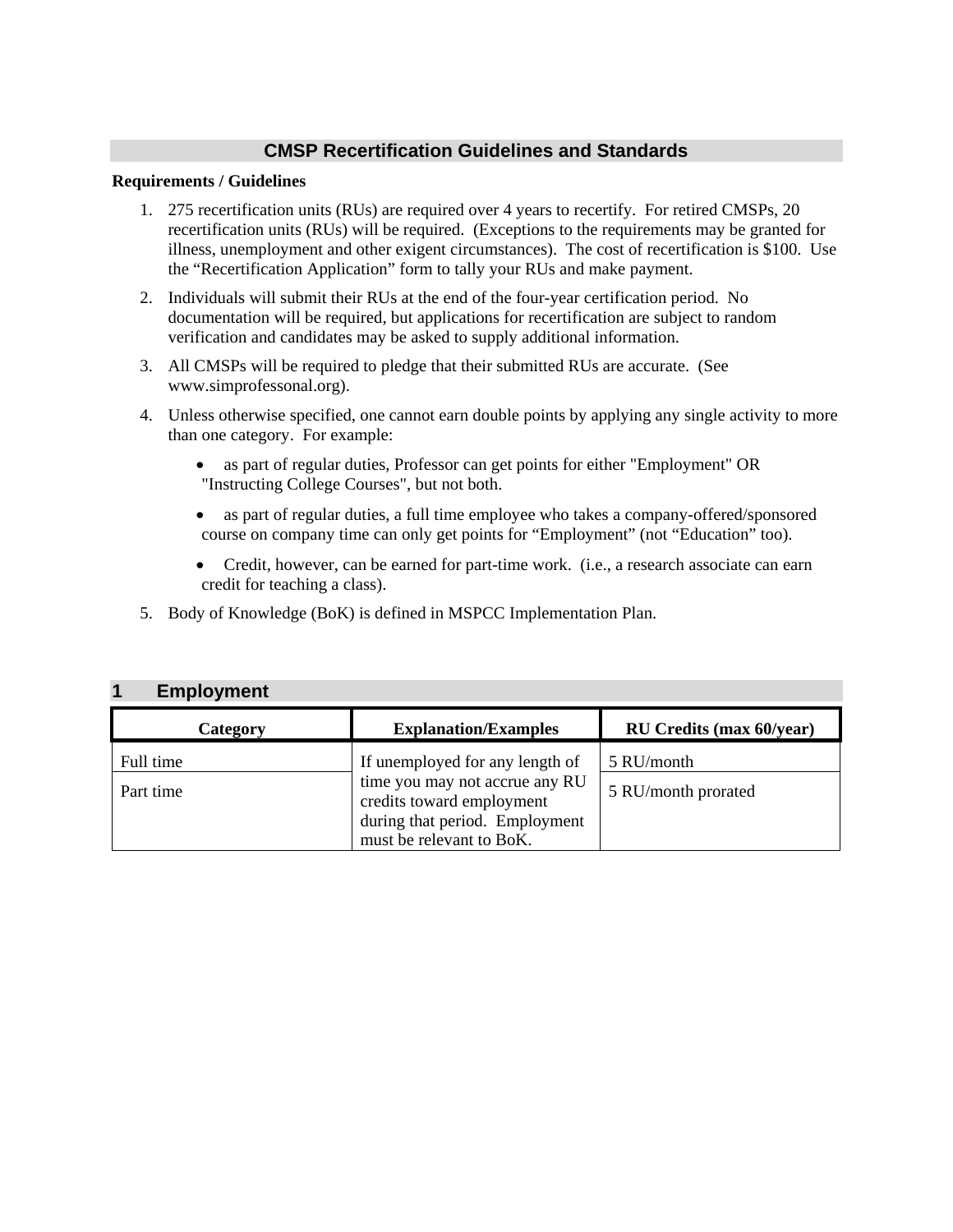### **2 Publications**

| Category                             | <b>Explanation/Examples</b>         | <b>RU Credits (max 60/year)</b> |
|--------------------------------------|-------------------------------------|---------------------------------|
| Peer Reviewed Journal                | Credit for paper may be claimed     |                                 |
| $1st$ Author                         | once during recertification         | 15                              |
| $2nd$ or $3rd$ Author                | period. Paper must apply to<br>BoK. | 10                              |
| $> 3rd$ author                       |                                     | 5                               |
| <b>Online Transactions, Magazine</b> | Must apply to BoK.                  |                                 |

# **3 Professional Society Participation**

| Category               | <b>Explanation/Examples</b>  | <b>RU Credits (max 60/year)</b> |
|------------------------|------------------------------|---------------------------------|
| Officer/Chair          | RU Credits are per year, per | 15                              |
| Committee Leader/Chair | position.                    | 10 RU                           |
| Committee Work         |                              | <b>5 RU</b>                     |
| Individual Membership  | Must apply to BoK.           | 3 RU                            |

# **4 Education**

| Category           | <b>Explanation/Examples</b>                                    | RU Credits (max 60/year)      |
|--------------------|----------------------------------------------------------------|-------------------------------|
| Instructor         | Courses must apply to BofK.                                    |                               |
| college course     | Course must be completed during<br>the recertification period. | 10RU/3-semester credit course |
| non-college course |                                                                | 2RU/8-hour day                |

| Student            | Courses must apply to BofK.<br>Course must be completed during<br>the recertification period.                        |                              |
|--------------------|----------------------------------------------------------------------------------------------------------------------|------------------------------|
| college course     | Audited college courses earn<br>same RU.                                                                             | 5RU/3-semester credit course |
| non-college course | On-site work sponsored/related<br>training does not count - this is<br>considered as part of normal<br>"employment." | 1RU/8-hour day               |